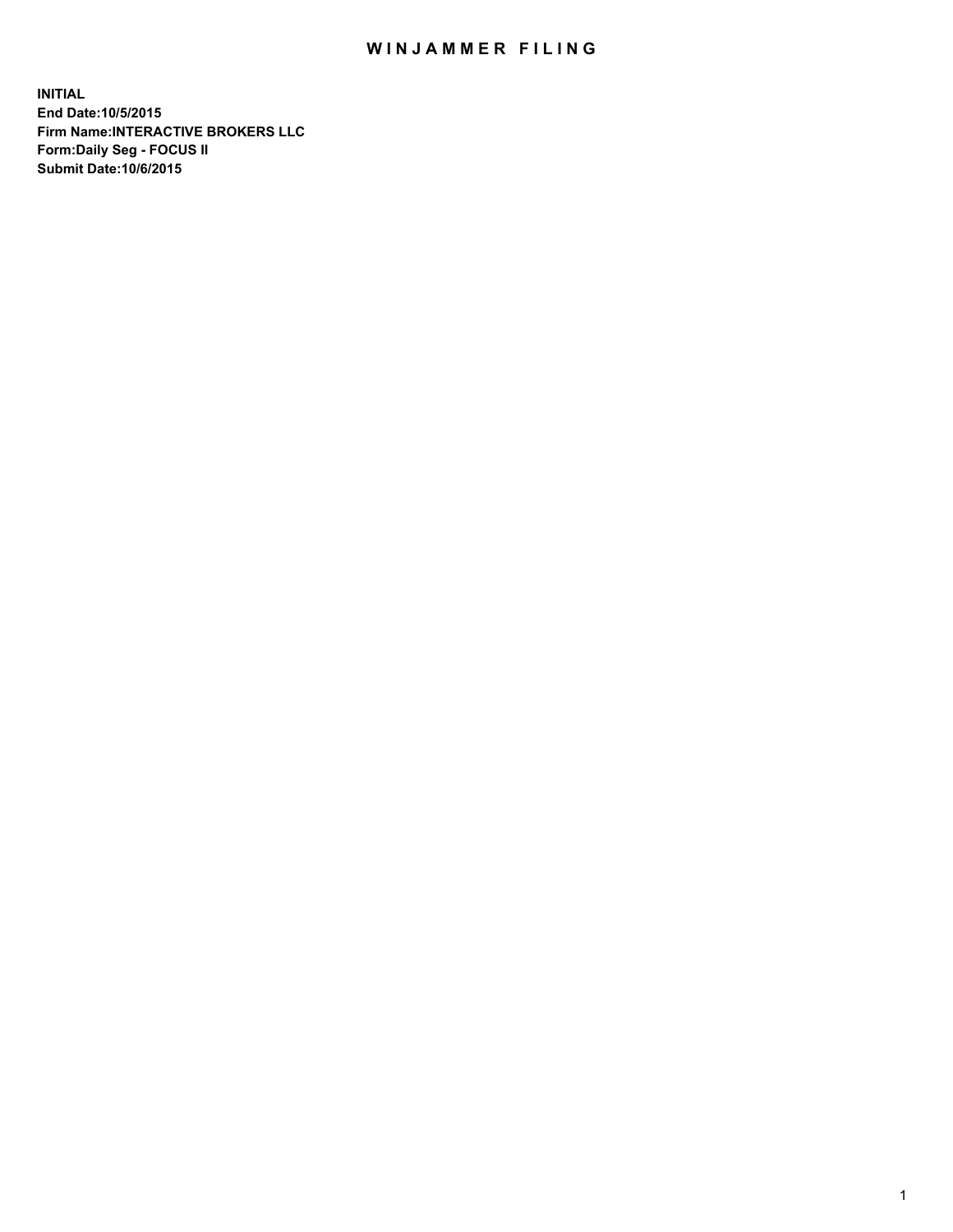## **INITIAL End Date:10/5/2015 Firm Name:INTERACTIVE BROKERS LLC Form:Daily Seg - FOCUS II Submit Date:10/6/2015 Daily Segregation - Cover Page**

| Name of Company<br><b>Contact Name</b><br><b>Contact Phone Number</b><br><b>Contact Email Address</b>                                                                                                                                                                                                                         | <b>INTERACTIVE BROKERS LLC</b><br><b>Alex Parker</b><br>203-618-7738<br>aparker@interactivebrokers.com |
|-------------------------------------------------------------------------------------------------------------------------------------------------------------------------------------------------------------------------------------------------------------------------------------------------------------------------------|--------------------------------------------------------------------------------------------------------|
| FCM's Customer Segregated Funds Residual Interest Target (choose one):<br>a. Minimum dollar amount: ; or<br>b. Minimum percentage of customer segregated funds required:% ; or<br>c. Dollar amount range between: and; or<br>d. Percentage range of customer segregated funds required between:% and%.                        | <u>0</u><br>155,000,000 245,000,000<br>0 <sub>0</sub>                                                  |
| FCM's Customer Secured Amount Funds Residual Interest Target (choose one):<br>a. Minimum dollar amount: ; or<br>b. Minimum percentage of customer secured funds required:%; or<br>c. Dollar amount range between: and; or<br>d. Percentage range of customer secured funds required between: % and %.                         | <u>0</u><br>80,000,000 120,000,000<br><u>00</u>                                                        |
| FCM's Cleared Swaps Customer Collateral Residual Interest Target (choose one):<br>a. Minimum dollar amount: ; or<br>b. Minimum percentage of cleared swaps customer collateral required:%; or<br>c. Dollar amount range between: and; or<br>d. Percentage range of cleared swaps customer collateral required between:% and%. | <u>0</u><br>0 <sub>0</sub><br>0 <sub>0</sub>                                                           |

Attach supporting documents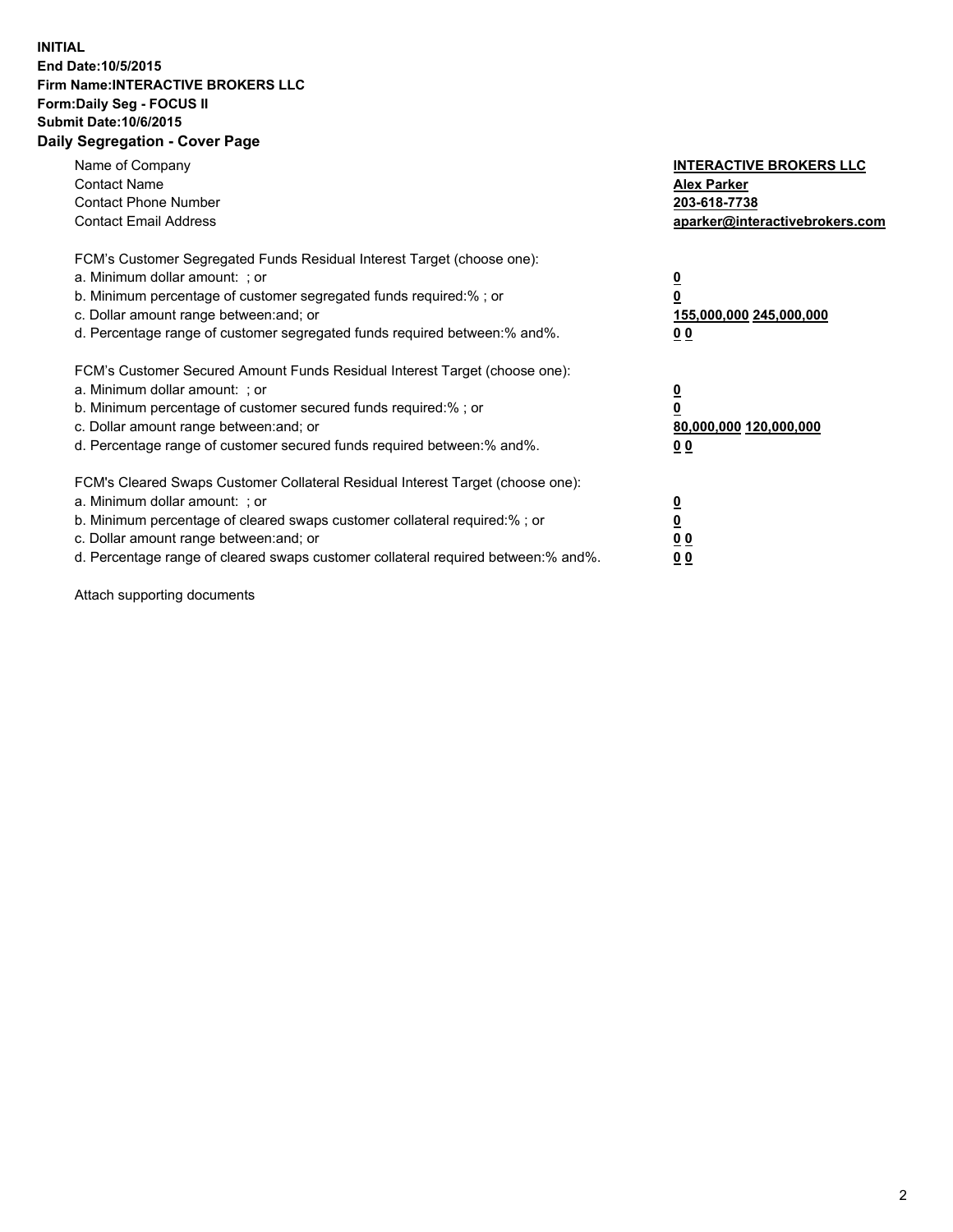## **INITIAL End Date:10/5/2015 Firm Name:INTERACTIVE BROKERS LLC Form:Daily Seg - FOCUS II Submit Date:10/6/2015 Daily Segregation - Secured Amounts**

|     | Daily Ocglegation - Occarea Anioants                                                                       |                                                |
|-----|------------------------------------------------------------------------------------------------------------|------------------------------------------------|
|     | Foreign Futures and Foreign Options Secured Amounts                                                        |                                                |
|     | Amount required to be set aside pursuant to law, rule or regulation of a foreign                           | $0$ [7305]                                     |
|     | government or a rule of a self-regulatory organization authorized thereunder                               |                                                |
| 1.  | Net ledger balance - Foreign Futures and Foreign Option Trading - All Customers                            |                                                |
|     | A. Cash                                                                                                    | 350,481,328 [7315]                             |
|     | B. Securities (at market)                                                                                  | $0$ [7317]                                     |
| 2.  | Net unrealized profit (loss) in open futures contracts traded on a foreign board of trade                  | 17,102,512 [7325]                              |
| 3.  | Exchange traded options                                                                                    |                                                |
|     | a. Market value of open option contracts purchased on a foreign board of trade                             | 44,901 [7335]                                  |
|     | b. Market value of open contracts granted (sold) on a foreign board of trade                               | -42,672 <sup>[7337]</sup>                      |
| 4.  | Net equity (deficit) (add lines 1.2. and 3.)                                                               | 333,381,045 [7345]                             |
| 5.  | Account liquidating to a deficit and account with a debit balances - gross amount                          | 8,549,976 [7351]                               |
|     | Less: amount offset by customer owned securities                                                           | 0 [7352] 8,549,976 [7354]                      |
| 6.  | Amount required to be set aside as the secured amount - Net Liquidating Equity                             | 341,931,021 [7355]                             |
|     | Method (add lines 4 and 5)                                                                                 |                                                |
| 7.  | Greater of amount required to be set aside pursuant to foreign jurisdiction (above) or line                | 341,931,021 [7360]                             |
|     | 6.                                                                                                         |                                                |
|     | FUNDS DEPOSITED IN SEPARATE REGULATION 30.7 ACCOUNTS                                                       |                                                |
| 1.  | Cash in banks                                                                                              |                                                |
|     | A. Banks located in the United States                                                                      | 3,300,149 [7500]                               |
|     | B. Other banks qualified under Regulation 30.7                                                             | 0 [7520] 3,300,149 [7530]                      |
| 2.  | <b>Securities</b>                                                                                          |                                                |
|     | A. In safekeeping with banks located in the United States                                                  | 362,411,706 [7540]                             |
|     | B. In safekeeping with other banks qualified under Regulation 30.7                                         | 0 [7560] 362,411,706 [7570]                    |
| 3.  | Equities with registered futures commission merchants                                                      |                                                |
|     | A. Cash                                                                                                    | $0$ [7580]                                     |
|     | <b>B.</b> Securities                                                                                       | $0$ [7590]                                     |
|     | C. Unrealized gain (loss) on open futures contracts                                                        | $0$ [7600]                                     |
|     | D. Value of long option contracts                                                                          | $0$ [7610]                                     |
|     | E. Value of short option contracts                                                                         | 0 [7615] 0 [7620]                              |
| 4.  | Amounts held by clearing organizations of foreign boards of trade                                          |                                                |
|     | A. Cash                                                                                                    | $0$ [7640]                                     |
|     | <b>B.</b> Securities                                                                                       | $0$ [7650]                                     |
|     | C. Amount due to (from) clearing organization - daily variation                                            | $0$ [7660]                                     |
|     | D. Value of long option contracts                                                                          | $0$ [7670]                                     |
|     | E. Value of short option contracts                                                                         | 0 [7675] 0 [7680]                              |
| 5.  | Amounts held by members of foreign boards of trade                                                         |                                                |
|     | A. Cash                                                                                                    | 117,679,089 [7700]                             |
|     | <b>B.</b> Securities                                                                                       | $0$ [7710]                                     |
|     | C. Unrealized gain (loss) on open futures contracts                                                        | $-12,026,673$ [7720]                           |
|     | D. Value of long option contracts                                                                          | 44,911 [7730]                                  |
|     | E. Value of short option contracts                                                                         | <mark>-42,675</mark> [7735] 105,654,652 [7740] |
| 6.  | Amounts with other depositories designated by a foreign board of trade                                     | 0 [7760]                                       |
| 7.  | Segregated funds on hand                                                                                   | $0$ [7765]                                     |
| 8.  | Total funds in separate section 30.7 accounts                                                              | 471,366,507 [7770]                             |
| 9.  | Excess (deficiency) Set Aside for Secured Amount (subtract line 7 Secured Statement<br>Page 1 from Line 8) | 129,435,486 [7380]                             |
| 10. | Management Target Amount for Excess funds in separate section 30.7 accounts                                | 80,000,000 [7780]                              |
| 11. | Excess (deficiency) funds in separate 30.7 accounts over (under) Management Target                         | 49,435,486 [7785]                              |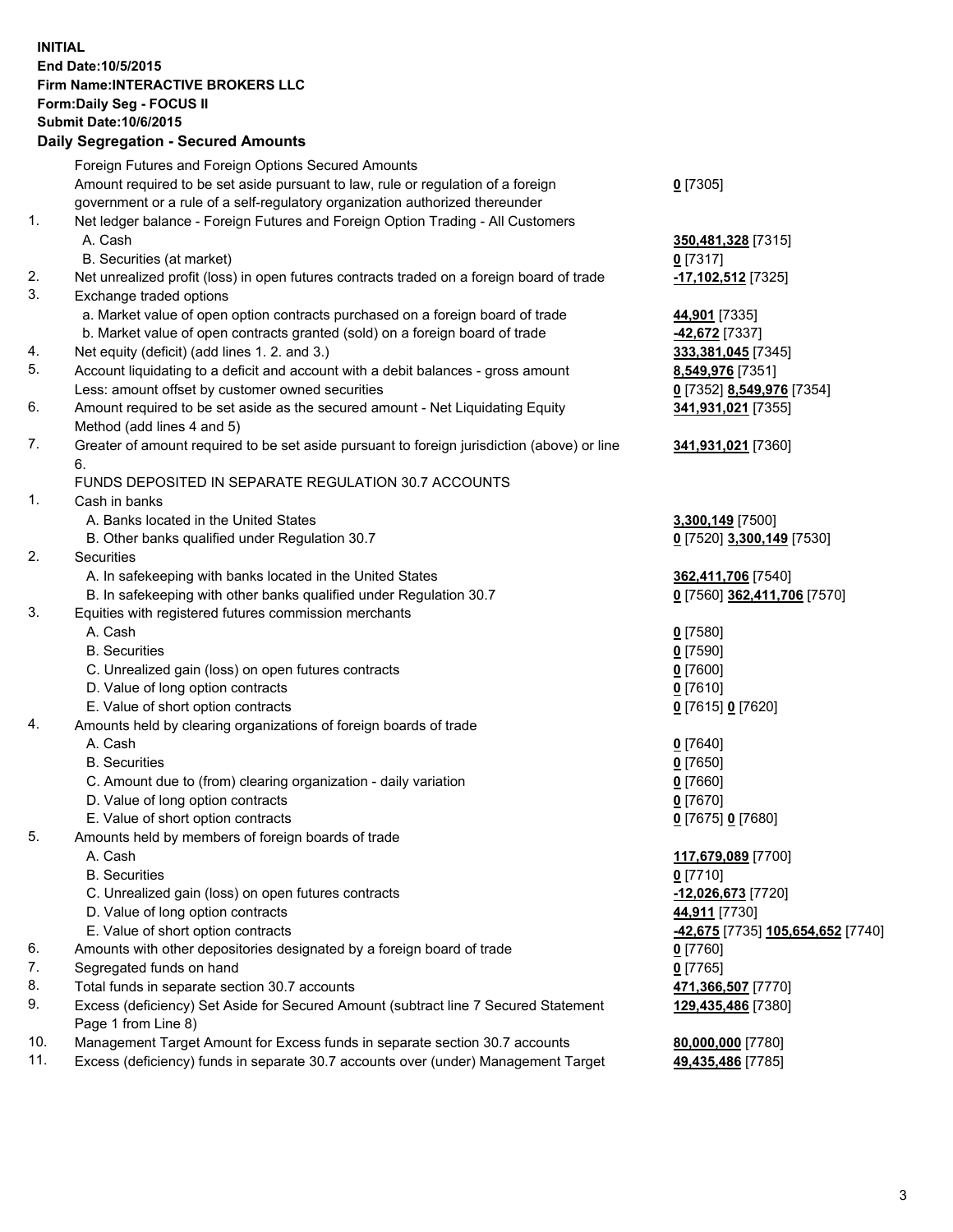**INITIAL End Date:10/5/2015 Firm Name:INTERACTIVE BROKERS LLC Form:Daily Seg - FOCUS II Submit Date:10/6/2015 Daily Segregation - Segregation Statement** SEGREGATION REQUIREMENTS(Section 4d(2) of the CEAct) 1. Net ledger balance A. Cash **2,675,430,169** [7010] B. Securities (at market) **0** [7020] 2. Net unrealized profit (loss) in open futures contracts traded on a contract market **-49,933,541** [7030] 3. Exchange traded options A. Add market value of open option contracts purchased on a contract market **77,140,038** [7032] B. Deduct market value of open option contracts granted (sold) on a contract market **-144,011,420** [7033] 4. Net equity (deficit) (add lines 1, 2 and 3) **2,558,625,246** [7040] 5. Accounts liquidating to a deficit and accounts with debit balances - gross amount **369,881** [7045] Less: amount offset by customer securities **0** [7047] **369,881** [7050] 6. Amount required to be segregated (add lines 4 and 5) **2,558,995,127** [7060] FUNDS IN SEGREGATED ACCOUNTS 7. Deposited in segregated funds bank accounts A. Cash **235,013,783** [7070] B. Securities representing investments of customers' funds (at market) **1,603,068,779** [7080] C. Securities held for particular customers or option customers in lieu of cash (at market) **0** [7090] 8. Margins on deposit with derivatives clearing organizations of contract markets A. Cash **17,841,388** [7100] B. Securities representing investments of customers' funds (at market) **990,840,809** [7110] C. Securities held for particular customers or option customers in lieu of cash (at market) **0** [7120] 9. Net settlement from (to) derivatives clearing organizations of contract markets **-9,844,276** [7130] 10. Exchange traded options A. Value of open long option contracts **77,125,414** [7132] B. Value of open short option contracts **-143,996,870** [7133] 11. Net equities with other FCMs A. Net liquidating equity **0** [7140] B. Securities representing investments of customers' funds (at market) **0** [7160] C. Securities held for particular customers or option customers in lieu of cash (at market) **0** [7170] 12. Segregated funds on hand **0** [7150] 13. Total amount in segregation (add lines 7 through 12) **2,770,049,027** [7180] 14. Excess (deficiency) funds in segregation (subtract line 6 from line 13) **211,053,900** [7190] 15. Management Target Amount for Excess funds in segregation **155,000,000** [7194] **56,053,900** [7198]

16. Excess (deficiency) funds in segregation over (under) Management Target Amount Excess